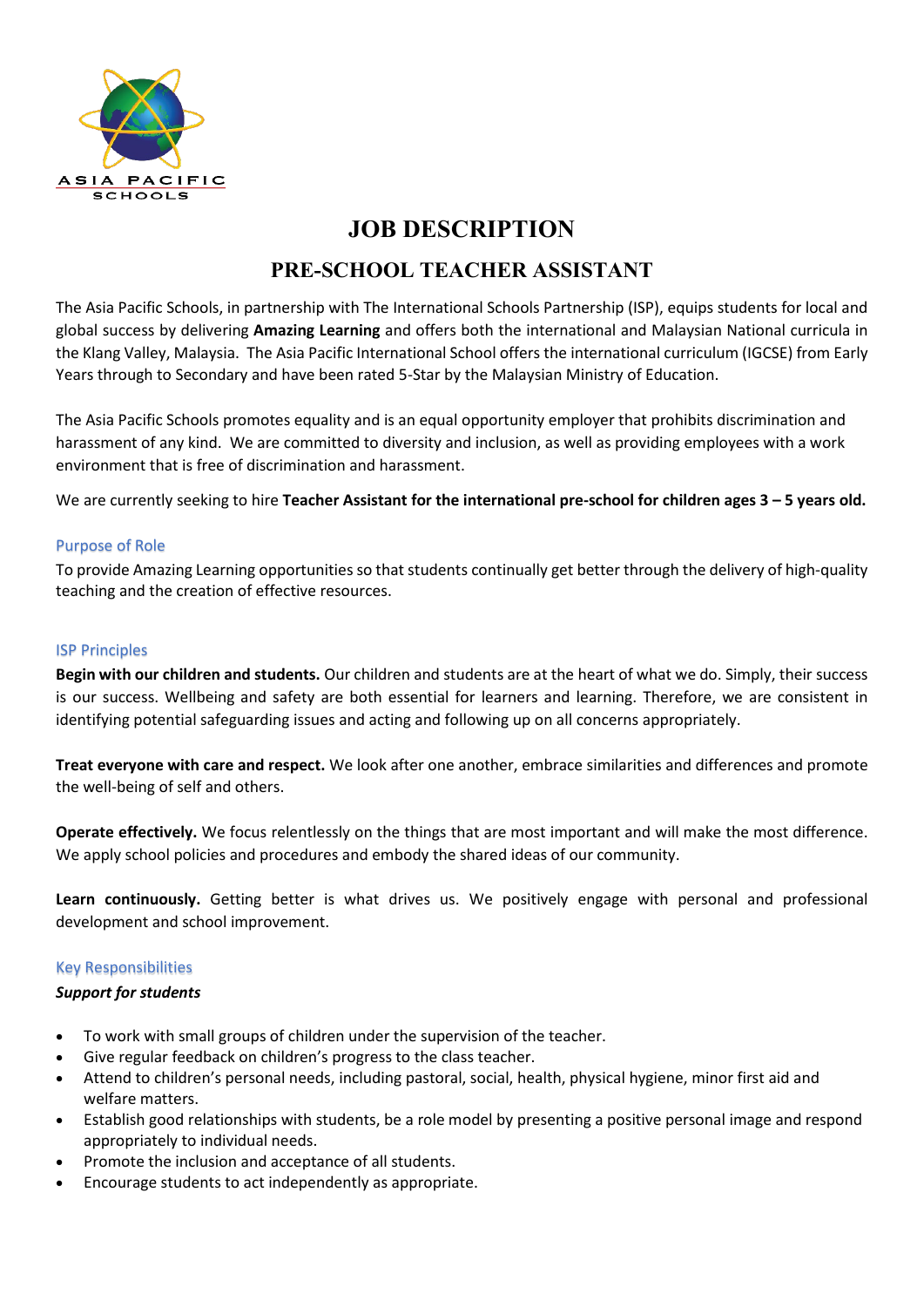### *Support for Teachers*

- Provide curricular clerical/admin support.
- Under the direction of the teacher prepare the classroom for lessons including display work as appropriate and clear afterwards.
- Undertake student record keeping as requested (for example, provide a written statement on student's progress to the teacher).
- Support the teacher in managing student behaviour, reporting difficulties as appropriate.
- Establish constructive relationships with parents/carers and report on information from parents/carers to the teacher.

## *Support for the Curriculum*

- Provide curriculum / resource support.
- Support the use of ICT in learning activities and develop students' competence and independence in its use.
- Prepare and maintain equipment/resources as directed by the teacher and assist students in their use.

## *Support for the School*

- Be aware of and comply with safeguarding procedures, confidentiality, and data protection, reporting any concerns to the relevant member of staff.
- Maintain high standards of health and safety at all times.
- Maintain good relationships with colleagues and work together as a team.
- Assist in the supervision of classroom and outdoor activities.
- Contribute to the overall ethos/work/aims of the school.
- Be aware of and support difference and ensure all student have equal access to opportunities to learn and develop.
- Attend relevant meetings.
- Participate in training, including relevant learning strategies and other learning activities and appraisal, where required.

### **Other Expectations**

- To fully and positively participate in the school's performance appraisal scheme in order to develop and enhance personal and service performance
- To undertake any other reasonable duties requested/assigned as required by SLT or Line Manager, especially with regard to the school's administrative function
- To ensure that school policies including those relating to Safeguarding, Race Equality, Equal Opportunities, Code of Conduct and Health & Safety are adhered to.

*(Please note that this Job Description sets out the main duties associated with the stated purpose of the post. It is assumed that other duties of a similar level/nature undertaken within the section are not excluded because they are not itemised. The duties of this post could vary from time to time as a result of new legislation; changes in technology or policy and in that case appropriate training may be given to enable the post holder to undertake this new/varied work.)*

## Skills, Qualifications and Experience

- 1. Candidates must possess at least a Certificate or Diploma in Early Childhood Education or its equivalent
- 2. Preferably with minimum three (3) year' of preschool teaching experience. However, fresh graduates with a passion in preschool education is strongly encouraged to apply
- 3. Able to guide and teach in languages (Bahasa Malaysia, English)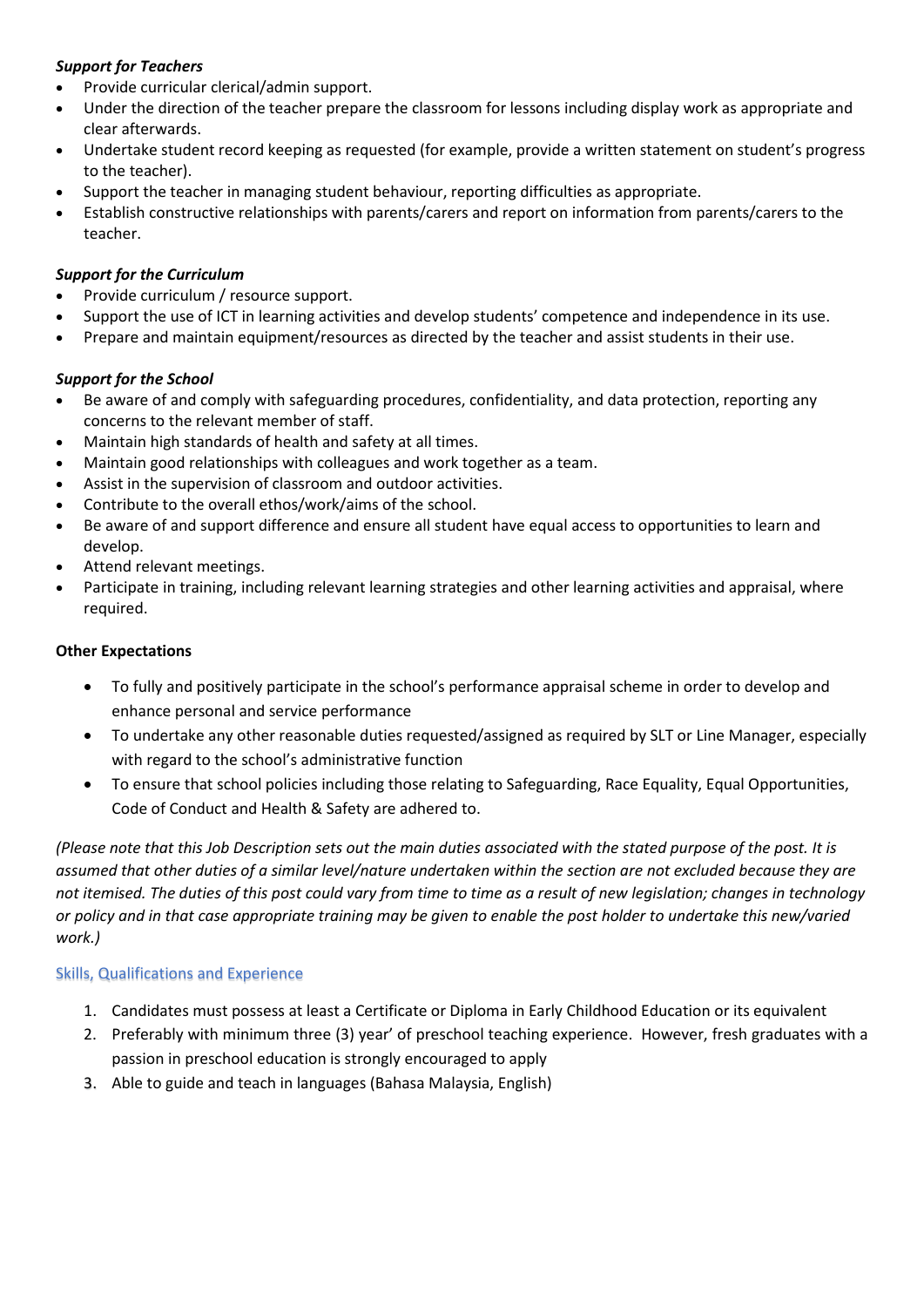#### Person specification

- 1. Patient and supportive approach to the teaching and learning process
- 2. Friendly and loving towards children
- 3. Must ensure the safety and well-being of children during activities/study sessions
- 4. A team player and flexible to meet the needs of the preschool operational needs
- 5. Must be responsible for promoting and safeguarding the welfare of children and young people they are responsible for or come into contact with

#### ISP Leadership Competencies

You consistently demonstrate and role-model the ISP Leadership Competencies in all that you do.

- 1. **Collaboration.** Takes an active part in leading their school or region; is cooperative and a genuine team player, developing positive, supportive relationships with colleagues to solve problems and maximise opportunities.
- 2. **Learning & Getting Better.** Continually demonstrates personal commitment and passion for learning and getting better using evidence and feedback; supporting others in their continual learning, development and growth.
- 3. **Innovation Leadership.** Is good at creating an environment where ideas for learning initiatives and services are generated and is able to motivate and inspire others through the process of creation through to completion.
- 4. **Outcome driven.** Can be counted on to find solutions. Is consistently looking to exceed goals and is focused on KPIs.
- 5. **Resilience.** Can deal with setbacks and challenges calmly and effectively.
- 6. **Community Focus.** Is committed to meeting and exceeding the needs and expectations of our students and their families.
- 7. **Integrity & Ethical Management.** Has the ability to work ethically and with integrity; helps others feel valued; upholds and models the ISP Vision, Purpose and Principles.
- 8. **Leading & Inspiring Others.** Supports, encourages and inspires students, colleagues and teams so that they give their best.
- 9. **Understanding People.** Is a very good judge of talent, can objectively articulate the strengths and motivations of people inside or outside the organization.
- 10. **Influencing & Communication.** Consistently informs, influences and inspires students, parents and colleagues through timely and effective communication.
- 11. **Agile.** Responds and adapts to changing circumstances; manages and solves problems by providing solutions in a climate of ambiguity.
- 12. **Strategic, Commercial & Financial Awareness.** Has the ability to apply understanding of the business and industry to improve effectiveness and profitability.
- 13. **Planning & Decision Making.** Makes decisions on the best course of action and then plans, organises, prioritises and balances resources to achieve the desired outcome.